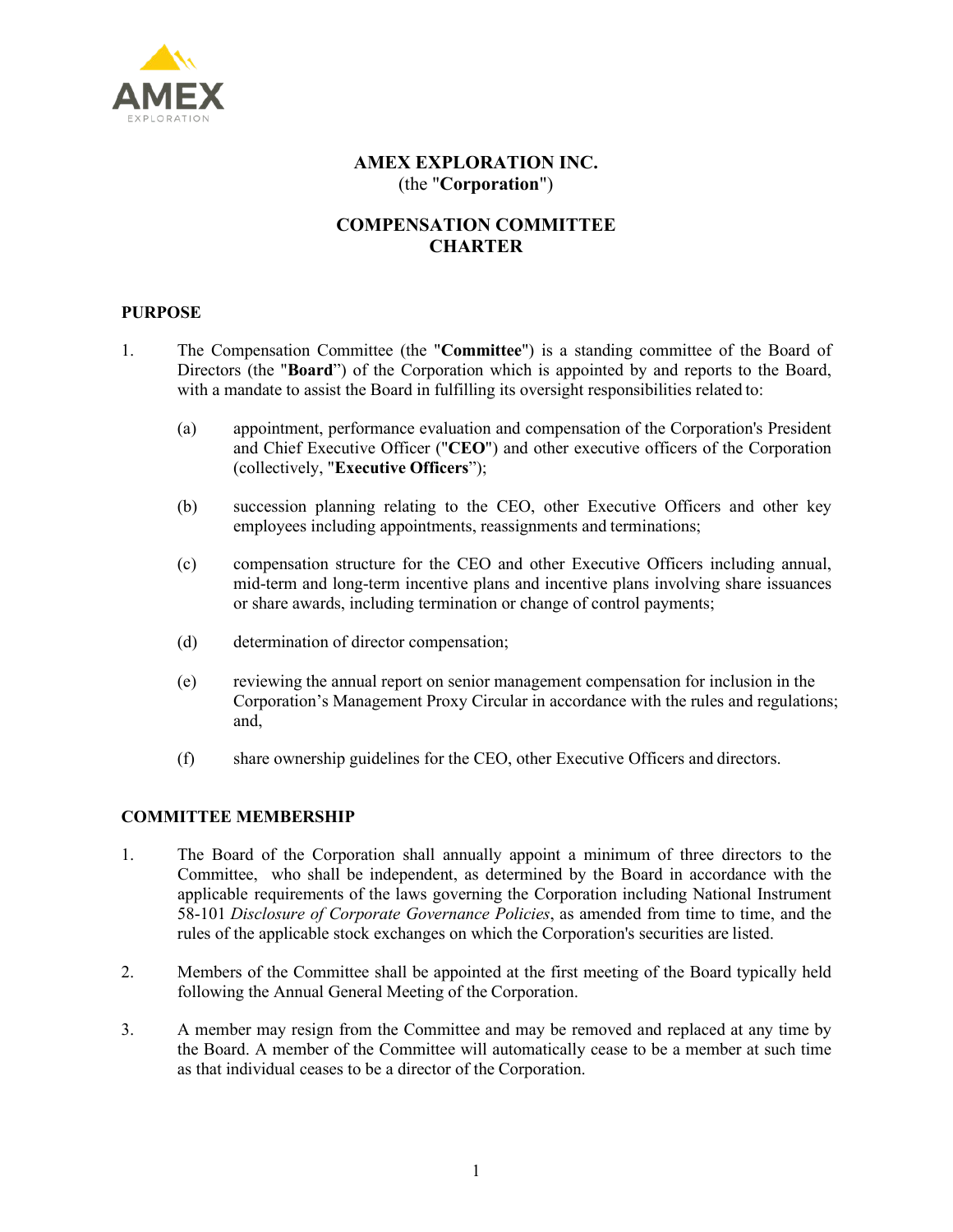

# **CHAIR OF THE COMMITTEE**

- 1. The Board shall in each year appoint a Chair of the Committee from among the members of the Committee. In the Chair's absence, or if the position is vacant, the Committee may select another member to act as interim Chair.
- 2. The Chair shall have the right to exercise all powers of the Committee between meetings but will attempt to involve all other members as appropriate prior to the exercise of any powers and shall, in any event, advise all other members of any decisions made or powers exercised as soon as practicable thereafter.
- 3. The Chair shall be responsible to:
	- (a) Set the agenda and Chair the Committee meetings;
	- (b) ensure the Committee meets regularly and performs its duties effectively as set out herein; and
	- (c) report to the Board on the activities of the Committee.

# **COMMITTEE AUTHORITY AND RESPONSIBILITIES**

1. The Committee shall have authority and be responsible to perform the following:

### **Appointment, Performance Evaluation, and Compensation of the CEO:**

- (a) annually review and approve the position description of the CEO and the corporate performance goals and objectives relevant to determining the CEO's compensation;
- (b) evaluate the CEO's performance in light of the corporate goals and objectives established on an annual basis;
- (c) make recommendations to the Board with respect to the CEO's compensation based (i) on its evaluation of the CEO's performance, including, as appropriate, salary, bonus, incentive and equity compensation and benefit plans, and (ii) to the extent applicable, compensation paid to CEOs of companies in similar industries and at similar levels of development as the Corporation;
- (d) review shareholdings of the CEO relative to the share ownership guidelines established by the Committee, including current holdings of share-equivalent units;
- (e) consider and as appropriate approve any agreements, including those addressing retirement, termination of employment or other special circumstances, including terms and conditions of appointments, between the Corporation and the CEO, for execution by the Committee Chair; and
- (f) develop and implement a CEO succession plan.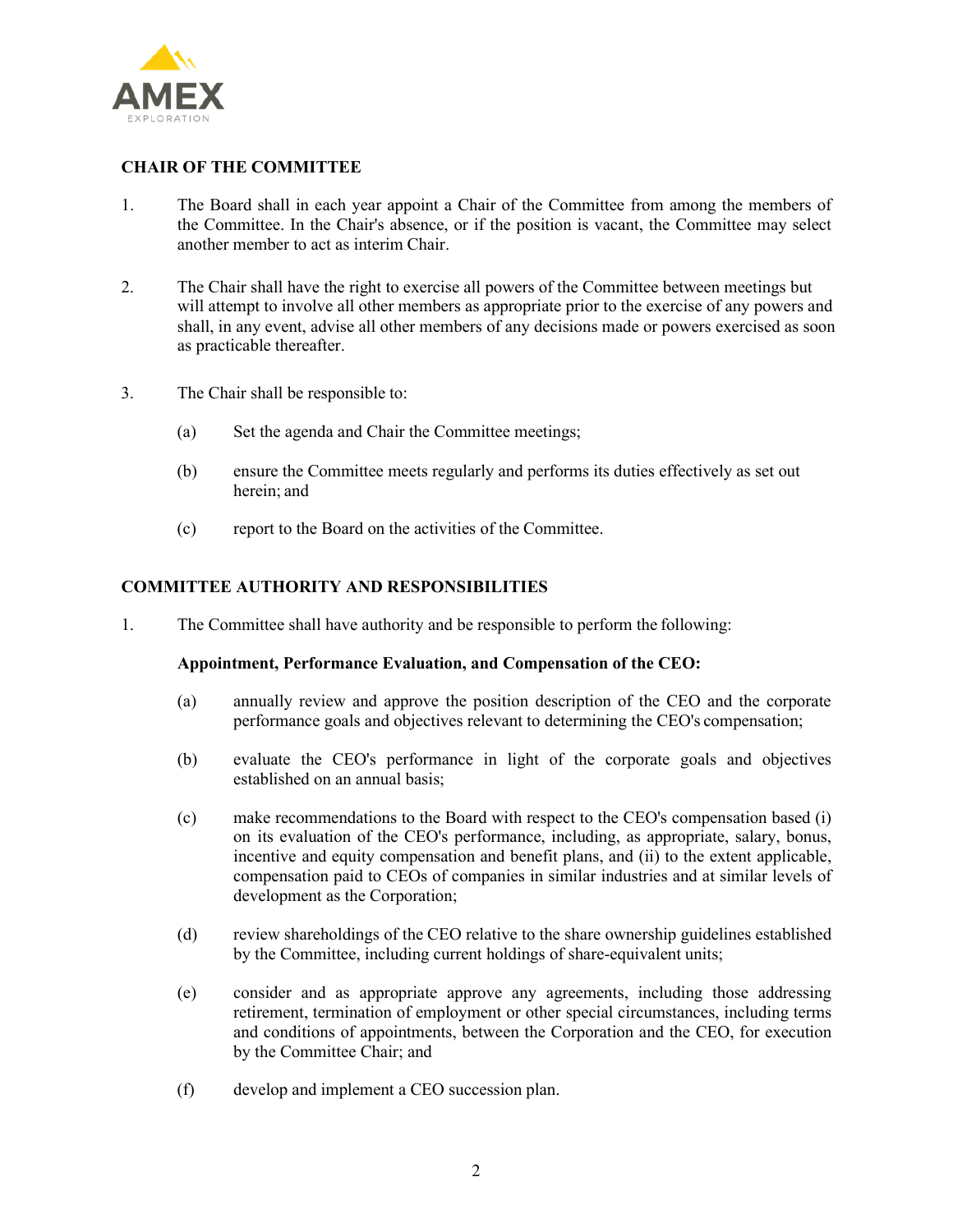

### **Appointment, Performance Evaluation, and Compensation of other Executive Officers:**

- (a) annually review and approve the evaluation process and compensation structure for other Executive Officers;
- (b) make recommendations to the Board with respect to other Executive Officer's compensation based (i) on its evaluation of other Executive Officer's performance, including, as appropriate, salary, bonus, incentive and equity compensation and benefit plans, and (ii) to the extent applicable, compensation paid to other Executive Officers of companies in similar industries and at similar levels of development as the Corporation;
- (c) assess the competitiveness and appropriateness of the Corporation's executive compensation plans and policies;
- (d) review shareholdings of the Executive Officers relative to the share ownership guidelines established by the Committee;
- (e) consider and as appropriate approve any agreements, including those addressing retirement, termination of employment or other special circumstances, including terms and conditions of appointments, between the Corporation and such Executive Officers, for execution by the CEO; and
- (f) review management's succession planning for such Executive Officers.

#### **Board of Director Compensation:**

(a) annually review and recommend to the Board a compensation package for members of the Board, taking into account the relative responsibilities of directors in serving on the Board and on the various subcommittees of the Board.

### **Compensation Plans:**

- (a) review and approve the Corporation's compensation philosophy, policies, plans and guidelines annually and recommend any changes to the Board including compensation principles and objectives for total compensation, desired competitive positioning and the selection of companies used to benchmark executive and director compensation;
- (b) review and recommend to the Board any new incentive compensation and equity compensation plans;
- (c) manage and administer all equity compensation plans, including Corporation's Stock Option Plan, and make recommendations respecting individual and aggregate grants of equity and options and any changes to such plans; and
- (d) review all material proposed actions with respect to pension plans for approval by the Board.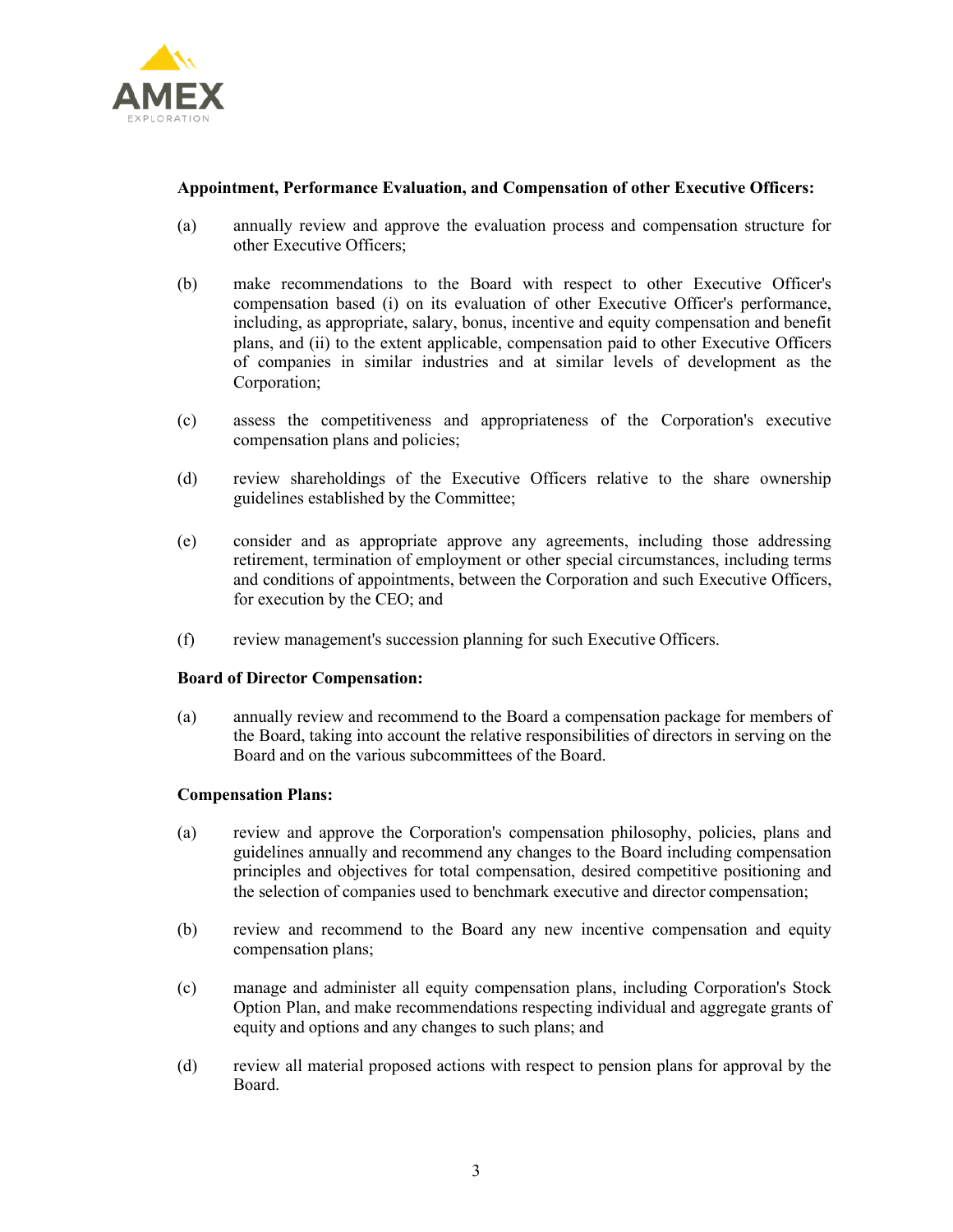

### **General**:

(a) review and approve as appropriate any changes to share ownership guidelines applicable to the CEO, other Executive Officers and directors.

# **MEETINGS**

- 1. The Chairman will appoint a secretary who will keep minutes of all meetings (the "**Secretary**"). The Secretary does not have to be a member of the Committee or a director and can be changed by simple notice from the Chair.
- 2. No business shall be transacted by the Committee unless a quorum of the Committee is present or the business is transacted by resolution in writing signed by all members of the Committee. A majority of the Committee shall constitute a quorum, provided that if the number of members of the Committee is an even number, one half of the number of members shall constitute a quorum.
- 3. The Committee shall meet as often as it deems necessary to carry out its responsibilities but not less frequently than annually.
- 4. The time at which, and the place where the meetings of the Committee shall be held, and the procedure in all respects of such meetings shall be determined by the Committee, unless otherwise provided for in the articles of association of the Company, this Charter or otherwise determined by resolution of the Board.
- 5. Meetings may be held in person, by teleconferencing or by videoconferencing
- 6. Any decision made by the Committee shall be determined by a majority vote of the members of the Committee present. A member will be deemed to have consented to any resolution passed or action taken at a meeting of the Committee unless the member dissents.
- 7. Minutes of the Committee will be kept by the Secretary. The approved minutes of the Committee shall be circulated to the Board forthwith and shall be duly entered in the books of theCompany.
- 8. The Chair shall preside at all meetings of the Committee at which he or she is present and shall develop the agenda for each Committee meeting. The agenda for each meeting of the Committee, other than an ad hoc meeting, shall be delivered to each member of the Committee at least 48 hours prior to any meeting of the Committee, together with such other materials as the Chair determines necessary.

### **ACCESS TO MANAGEMENT AND OUTSIDE ADVISORS**

- 1. The Committee shall have full, free and unrestricted access to management and employees and to the relevant books and records of the Company. The Committee may invite such other persons (i.e. the CEO, CFO, Controller) to its meetings, as it deems necessary; provided, however, the CEO and other Executive Officers shall not be present during voting deliberations or at meetings at which their compensation or performance is discussed or determined.
- 2. The Committee may, with the approval of the Board, retain or obtain the advice of, any